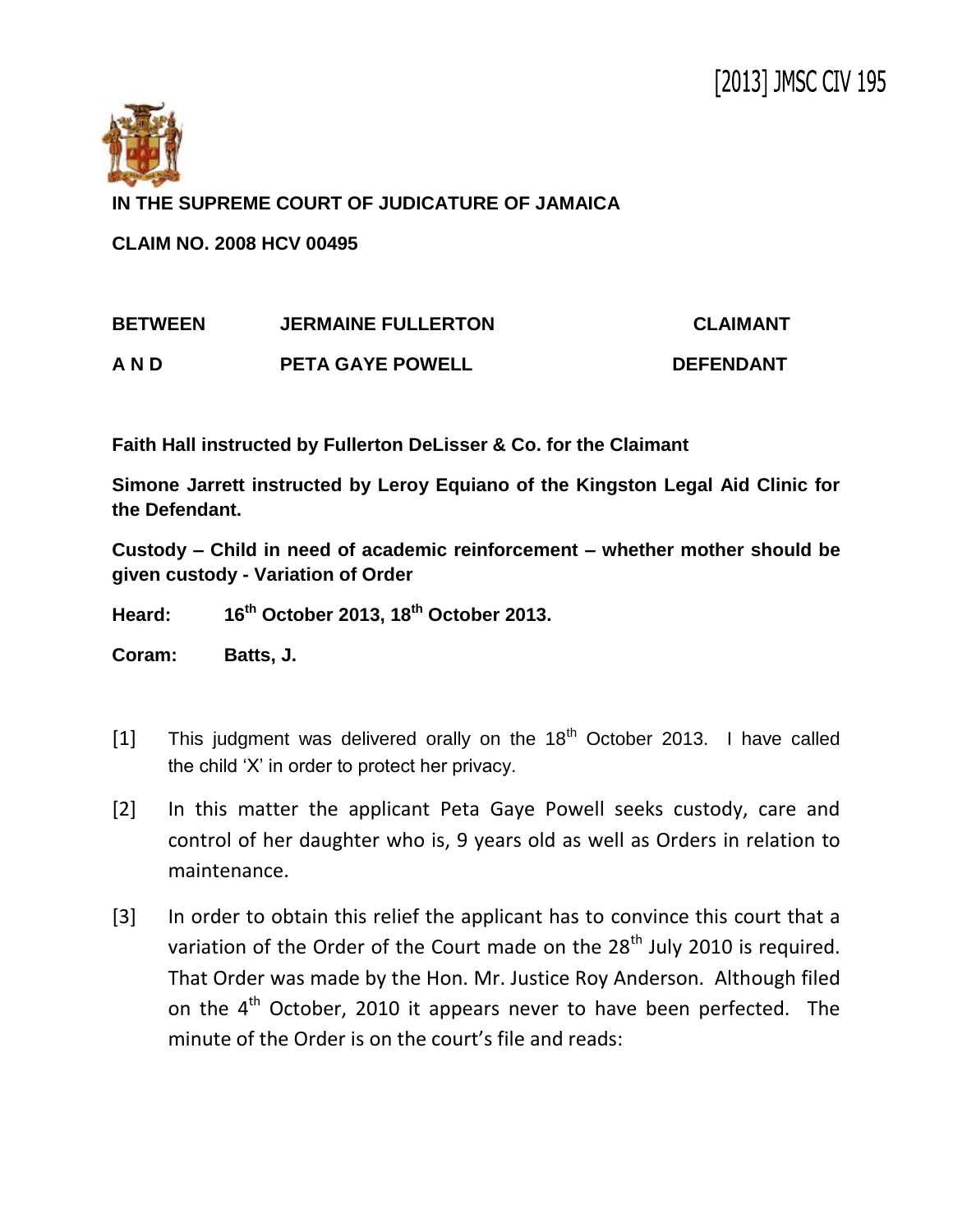- "1) Joint custody awarded to Peta Gaye Powell and Jermaine Fullerton with care and control to the father Jermaine Fullerton, the said child and that Peta-Gaye Powell is given full access to the child as stated in the Order dated 6<sup>th</sup> April, 2009 (sic).
- 2) The telephone number of the mother, father and grandparents are to be exchanged among the parties.
- 3) Interim Order varied and the sum of \$1,500 to be sent to the mother each fortnight.
- 4) Liberty to apply.
- [4] The Order of the  $16<sup>th</sup>$  April 2009 was an Interim Order and provided,
	- "1. Joint custody granted to the Claimant and the Respondent with care and control to the respondent.
	- 2. The Claimant to have the child "X" every other weekend from 4 p.m. on Fridays and to return child on Sundays between 4 and 6 p.m.
- 3. The father or grandparents to have the said child for the summer holidays except the  $1<sup>st</sup>$  to the  $7<sup>th</sup>$  of August 2009 when the child is to return to the Respondent."
- [5] It is to be noted that the applicant mother of the child was not legally represented when those Orders were made. The Claimant father was represented by Bishop & Fullerton attorneys at law. The applicant is now represented by attorneys instructed by the Kingston Legal Aid Clinic.
- [6] When the matter of variation of an Order of the Court arises it is usually best that the judge who made the Original Order be asked to consider the application to vary. This is however a matter where the court is exercising its *Parens Patriae jurisdiction*, furthermore the judge who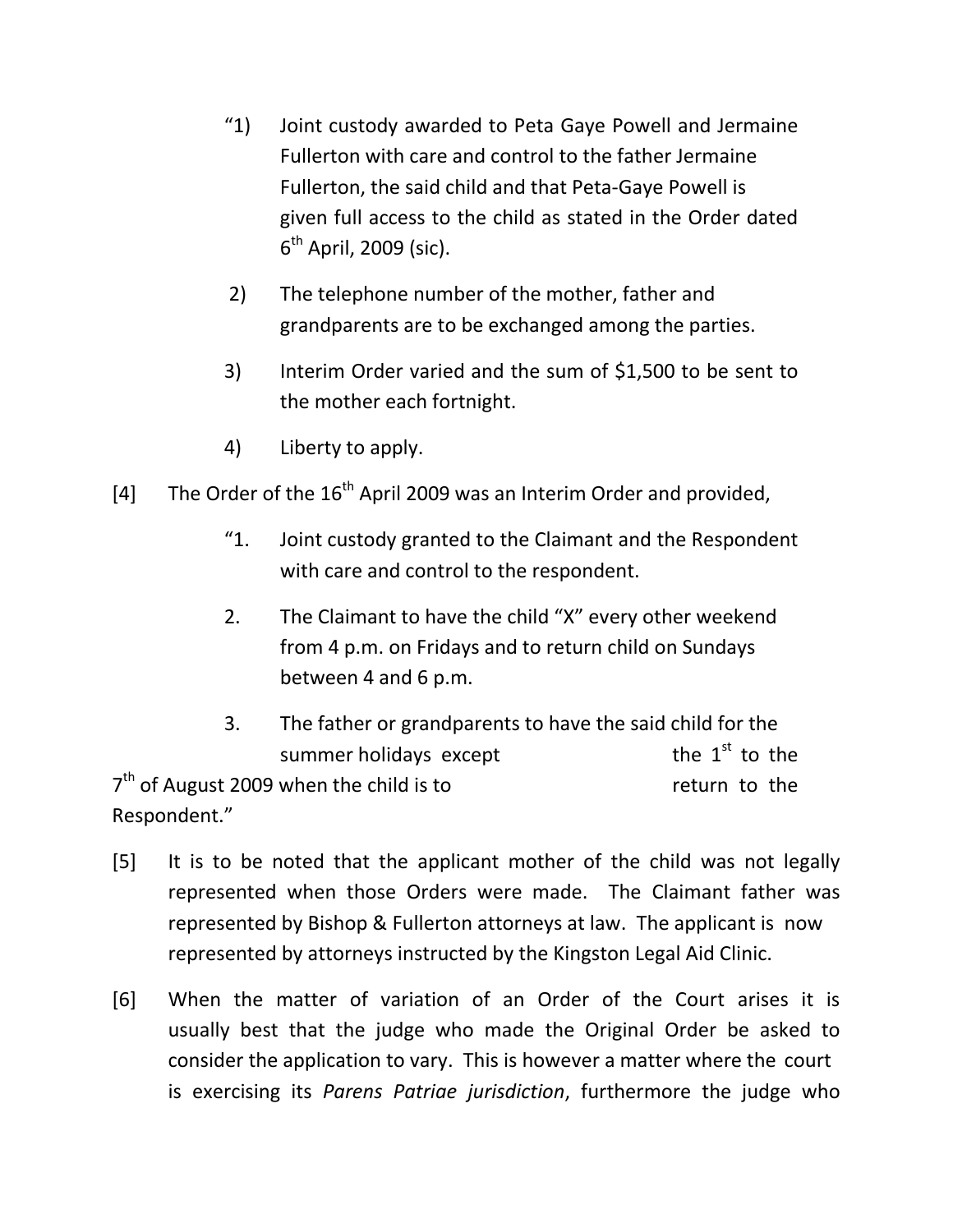made the order in question has retired. For both reasons I decided to hear the application.

- [7] The matter is of some urgency because the pith and substance of the applicant's case before me is that the child ("X") needs urgent academic reinforcement. At 9 years old it is said she functions at a much lower age group level. It is important it is said that changes be made now. The applicant relied upon the following:
	- a. "X" school report for the year 2011-2012 in which her final grade (Term and Exams averaged) were: Integrated Studies 48%, Language Arts 42%, Mathematics 53%, Literacy 54%, Projects 72%.
	- b. In that same report her personality traits were assessed as Punctuality (N1), Courtesy (N1), Industry (N1), Initiative (N1), Dependability (N1), Attendance (N1), Self Confidence (N1), "N1" means Need Improvement. Her sociability, deportment and rapport , and honesty were considered "satisfactory".
	- c. Her teacher's comment was as follows:

""X" lacks focus and sometimes struggles to complete given tasks. She needs help at home."

This latter sentiment about the need for reinforcement at home was echoed by the Guidance Counsellor as well as the principal.

- [8] The Applicant relies also on a report dated the  $25<sup>th</sup>$  February 2013 from the Child Development Agency and sent to the Registrar of the Supreme Court under cover of letter dated  $25<sup>th</sup>$  February, 2013. The following features of that report are noteworthy
	- a. "X" was described as being aware of her surroundings and exuding much confidence in her paternal grandmother with "a sense of belonging and acceptance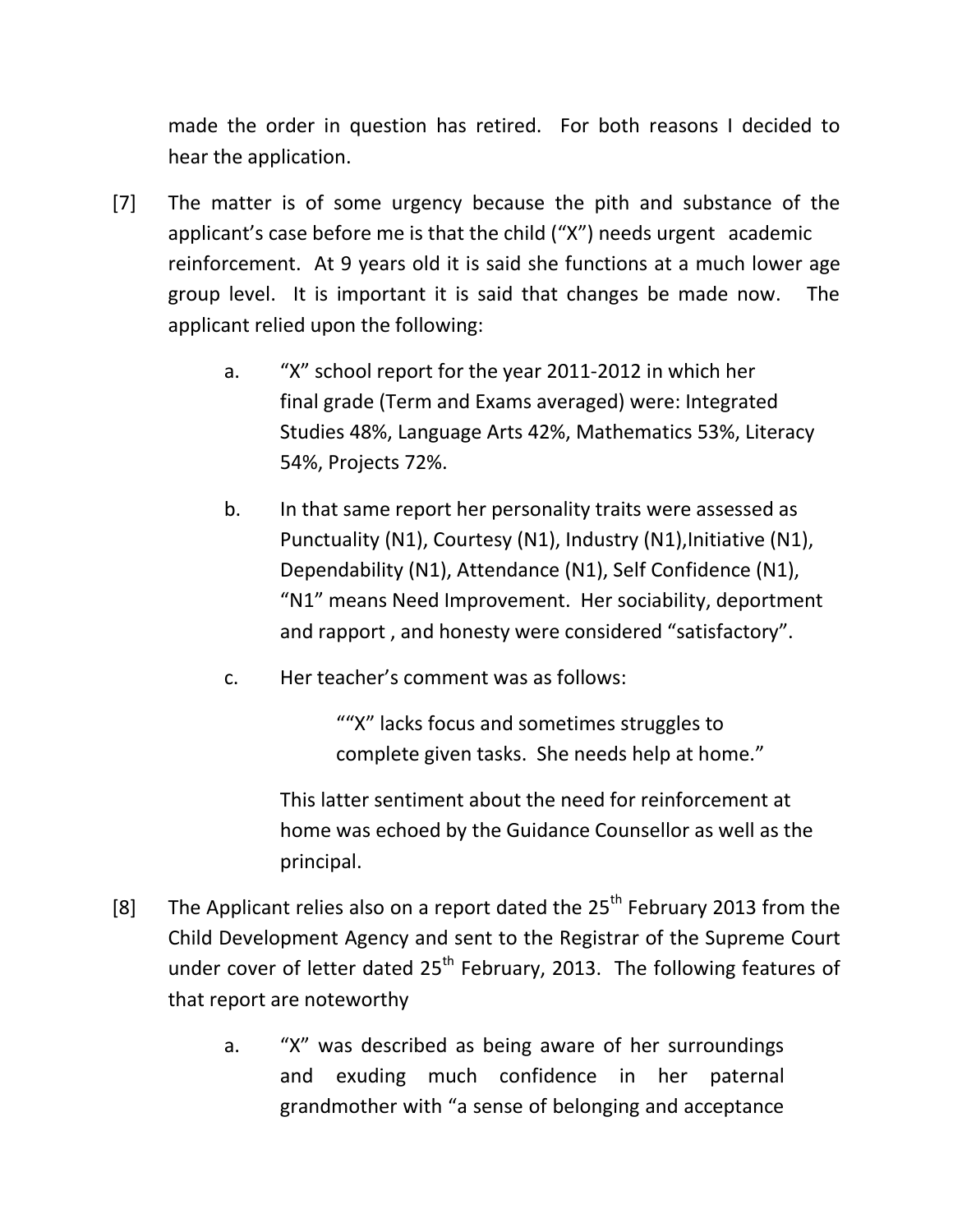within the family." She seemed confident when she spoke and had a general understanding of good family life.

- b. "X" was in grade 3 (at the time of the assessment) and her teacher Mrs. Alexander described her as a "slow learner" but that she was usually well prepared for school and was a helpful and loving child.
- c. The social worker contacted Ms. Jones and Ms. Johnson (relations of the applicant) who confirmed their role in assisting with "X" brother Vetarje and that such assistance would be extended to "X".
- d. At home with her grandparents "X" had access to a television, DVD player and other gadgets and educational toys and to books.
- e. "X" lived with her mother and paternal grandparents from birth to 2 years. She was then relocated to St. Catherine in 2006. In 2009 pursuant to the Order of the Court she was returned to her paternal grandparents in Bensonton. The report states, ""X" has now settled in the custody of her father and paternal relatives."
- f. When interviewed "X" spoke well of her aunt, grandfather and paternal grandmother. She shares a good relationship with paternal relatives and her stepmother Mrs. Shanna Gaye Fullerton.
- g. Vetargje (her five year old bother) when interviewed was crestfallen and wanted to know why his sister was sent to the country and whether she was coming back to live with them. He said he wanted his sister to play with.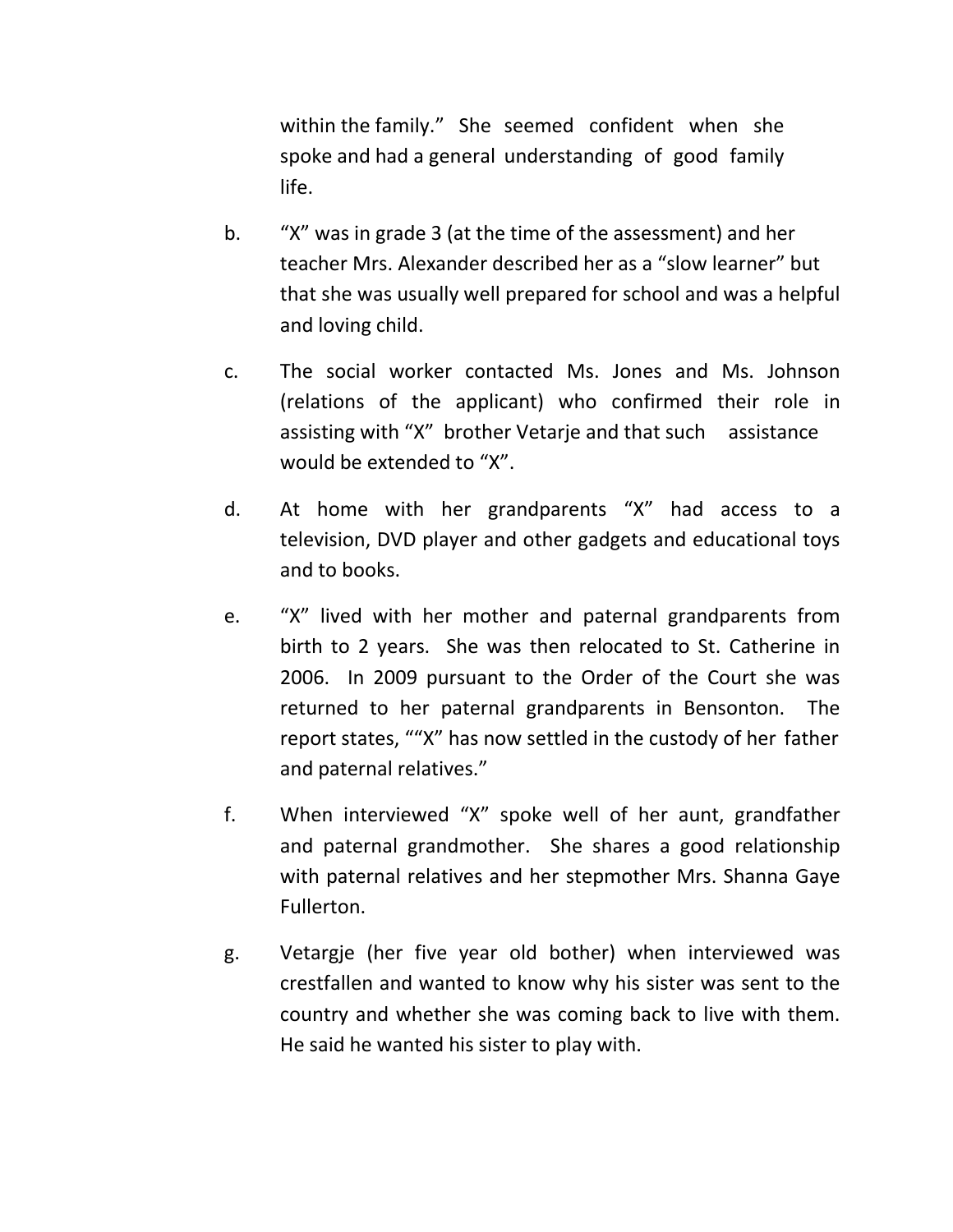- h. Ms. Powell lives in a 2 bedroom house and bathroom, kitchen, living and dining combined. It is built on "leased" land for which herself and her husband pay. The verandah is not yet completed. Piped water and electricity are supplied by the relevant authorities. (The present house is at the same address "X" once lived but behind the original 1 bedroom structure).
- i. Her grandparent's house is a 3 bedroom structure, one bathroom, a kitchen and a dining/living area. One bedroom is shared between "X" and her adult aunt, another bedroom is occupied by her paternal cousin Ryodeno Thomas and the other is occupied by her grandparents.

There is a separate unfinished one bedroom structure in the same yard which is occupied by "X"'s father, his wife and her smaller brother Demaine Fullerton. Electricity is provided while water is fetched from a tank in the yard. Social worker was informed that when completed "X" would live in that house with her father and his wife. At the time of visit by the social worker the home was adequately furnished clean and tidy.

- j. The social worker noted positive responses by neighbours about the Fullerton's as well as about the applicant in their respective communities.
- k. when interviewed "X" said she enjoyed the time spent with her mother but quickly interjected that she only wanted to spend holidays but prefers to live with her grandparents. When asked to draw members of her family she only drew her father's relatives and did not draw her mother or any of her mother's relatives. When asked if she had left anyone out she said she could not think of any.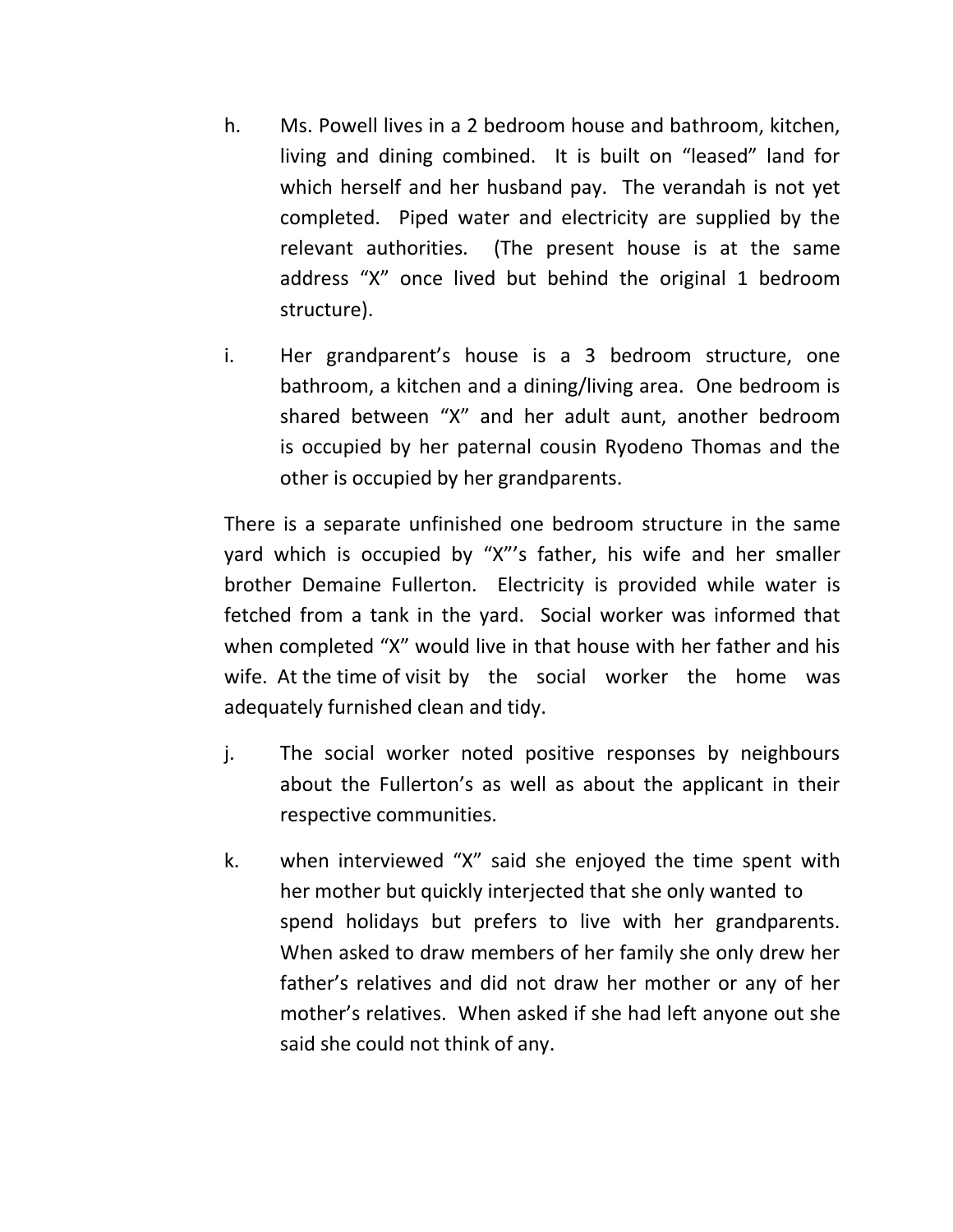- l. The community of Drummily, Bensonton is a predominantly farming community quiet and peaceful. It is 8 kilometers from the town of Claremont St. Ann and has access to Post Office, Health Centre, churches, basic and Junior High Schools, Police Station and a bank.
- m. The applicant's community (Johnson Pen) is close to Spanish Town which has a hospital, police station, churches, private medical practitioners, schools, health centres and public transportation.
- [9] The report makes no recommendation but concludes as follows:

"The following are of concern and must be considered in order to make a determination as regards custody decision:

- a. "X" has expressed a willingness to remain with paternal relatives and holiday with her mother.
- b. Though Ms. Powell has expressed that she is willing to allow "X" to spend time with her father, if she gains custody, it is not her desire for Mr. Fullerton or his wife to call her (Miss Powell) and interfere.
- c. Parents must endeavor to relate harmoniously to each other so that "X" will not be negatively affected.
- d. "X" is at a tender age of 8 years and could be gravely affected "if permanent placement is not in her best interest."
- [10] The Applicant relies also on the report of Mico University college CARE centre. The date of their assessment is 21 August 2013. It is a psycho-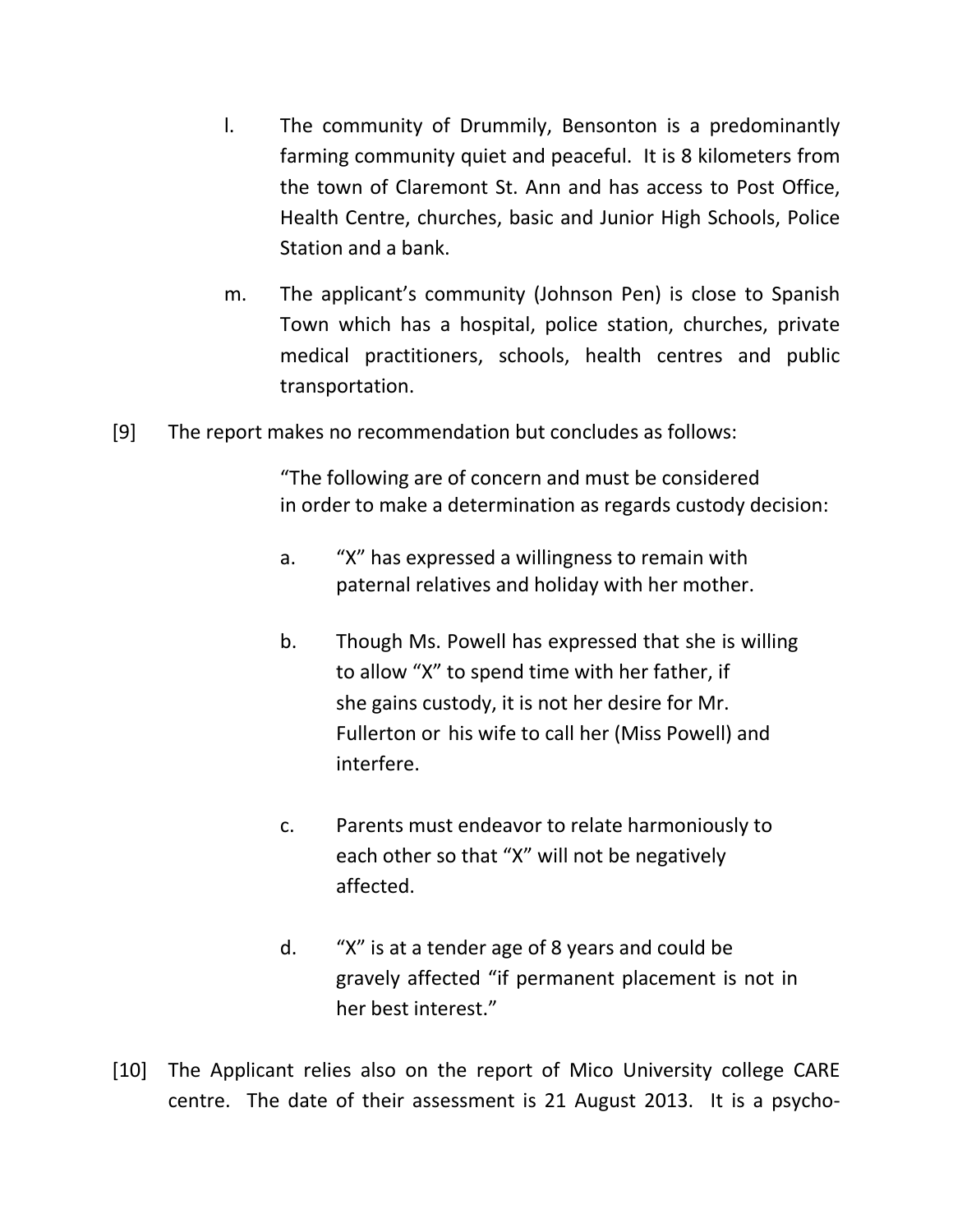educational assessment. The report describes the 7 "instruments" used to assess "X". These were: Wide Range Achievement Test. Mico Diagnostic Reading Test, Boehm Test of Basic Concepts, Mann- Suiter Visual Memory Screen, Mann-Suiter Auditory Discrimination Screen, Test for handwriting. The following were noteworthy findings:

- a. "X" is extremely weak with reading. She will need special help with phonics and will need focused attention on a one to one basis and must do a lot of reading for practice.
- b. Her performance on Achievement Test results was –

| <b>Mathematics</b>   | Early Grade 2 |
|----------------------|---------------|
| <b>Spelling</b>      | Kindergarten  |
| <b>Word Spelling</b> | Kindergarten  |

- c. The adaptive behaviour test showed her skills in the low range, indicating mild intellectual deficits in adaptive behaviour.
- d. Her scores on the Wechsler Intelligence Scale for children were extremely low: Thus,

"X"s overall cognitive abilities were within the extremely low range of functioning indicating moderate cognitive deficits."

e. The report concluded with 27 detailed recommendations for whoever would be seeing to her further education at home and at school. The overall recommendation was as follows:

> "Given the findings from intellectual testing, observation and the history provided by her caregiver, it is strongly recommended that "X" be placed in a remedial intervention programme where her literacy and numeracy skills can be strengthened."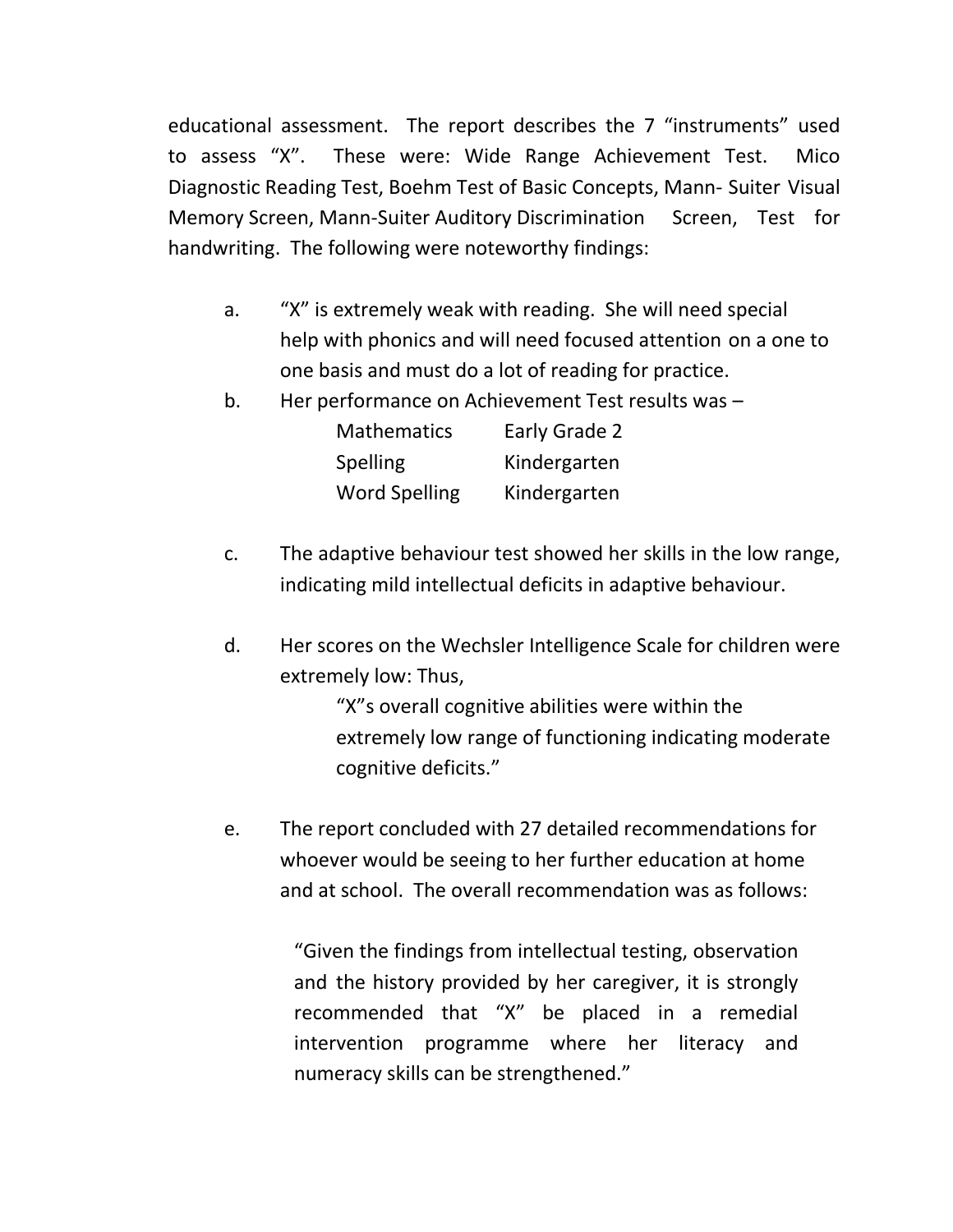- [11] The applicant has placed before the court evidence of the following to demonstrate her ability to best take care of "X":
	- a) She is now married and living in a two bedroom house with appropriate amenities.
	- b) "X" brother of five (5) years will share her room and he has a 90% average in school and had a very good report.
	- (c) She has made arrangements for "X" to be admitted to the St. Johns Primary School which has a Resource/Reading room to help children who are performing below their age level. The school has confirmed "X" will be placed in a regular class but will be pulled out on specific days for remedial classes were students are taught by a Specialist teacher.
	- (d) The applicant says she is prepared to give the necessary attention to "X" as she does with her other child.
- [12] By an Affidavit dated the  $5<sup>th</sup>$  October 2013 "X"'s paternal grandparents state that they brought the Mico report to the attention of the teacher at "X"'s present school. The school can give extra lessons and is prepared to have remedial classes with "X". The school has confirmed this by a letter dated 15 September, 2013. They say they have a Literacy Specialist as well as extra classes by her form teacher.
- [13] It is evident to this court that the applicant has made very great efforts to improve her circumstance and to demonstrate that "X" will be better off with her. This is admirable and speaks to her love for "X". Similarly it is clear that "X" enjoys the love and attention of her grandparents with whom she now resides.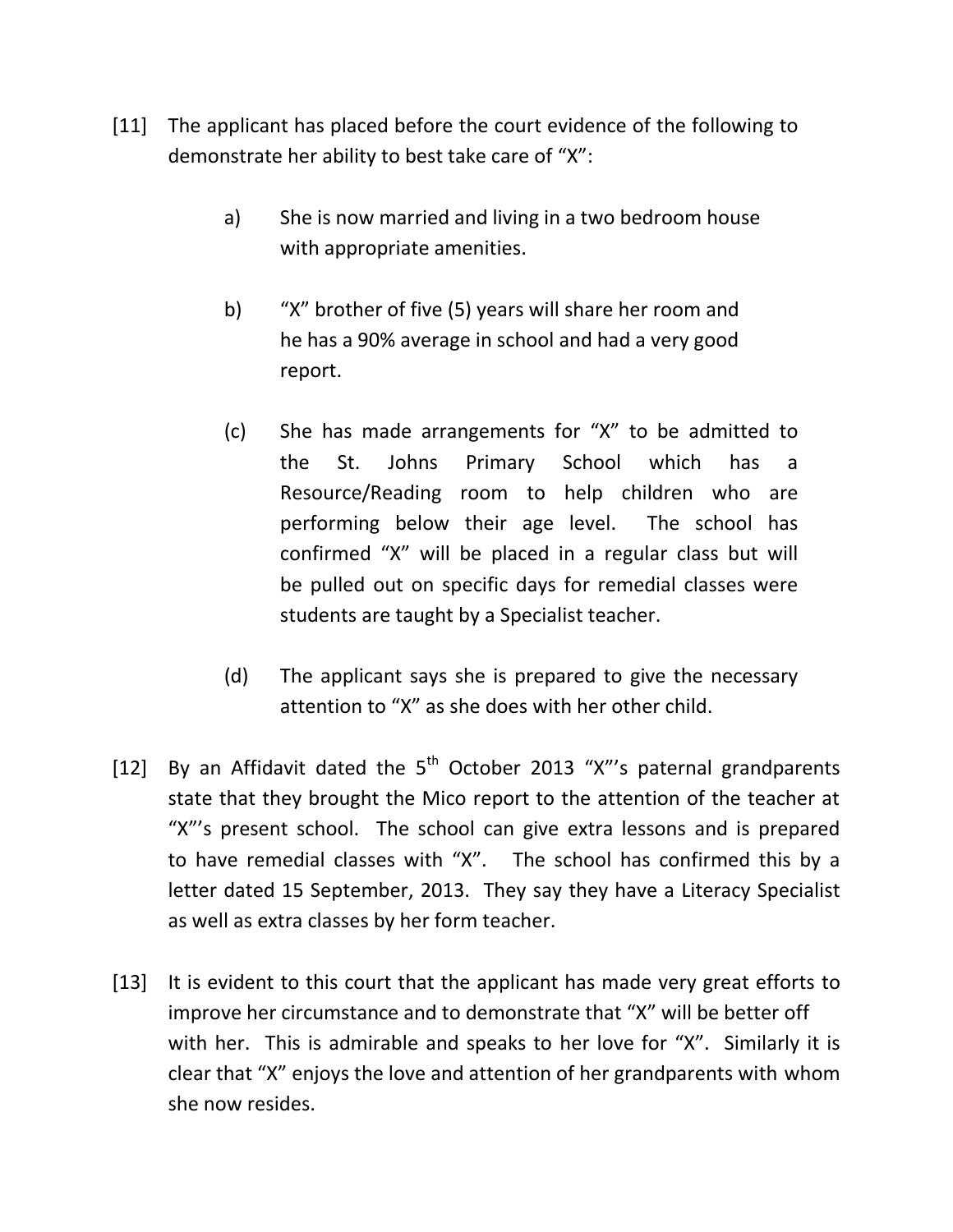- [14] Two issues are of great concern. Her academic performance on the one hand, and on the other is the need for stability in her young life. The social workers who gave the CDA report outlined the frequent change of residence in her early life. It is not surprising perhaps, that her cognitive functions are below par. Indeed the stresses and tug o war and movements between parents most likely impacted her self confidence. That she has been 3 years at Bensonton Primary School without their noticing or taking the initiative to treat with "X" is troubling. Indeed I note that there are only 12 children in her class and yet her performance is so wanting. It is cause for concern. In this matter my decision must be based on what is best for "X" the wishes or desires of her parents are secondary.
- [15] I have, with no little diffidence, come to the conclusion that it is best for "X" at 9 years to enjoy the stability she so craves. A readjustment now to a new domestic arrangement and to a new school with quite probably larger classes and with children who perhaps have different attitudes, is in my view not in "X"'s best interest. I therefore refuse the Order claimed but intend to do so on certain conditions.
- [16] My order therefore is as follows:
	- 1. The application to vary the Order for custody dated  $28<sup>th</sup>$  day of July 2010 is refused on condition that,
		- a. An appropriate educational arrangement is made with the literacy specialist at Bensonton Primary School.
		- b. "X" is enrolled in an appropriate after school programme with her class teacher at the Bennington Primary School.